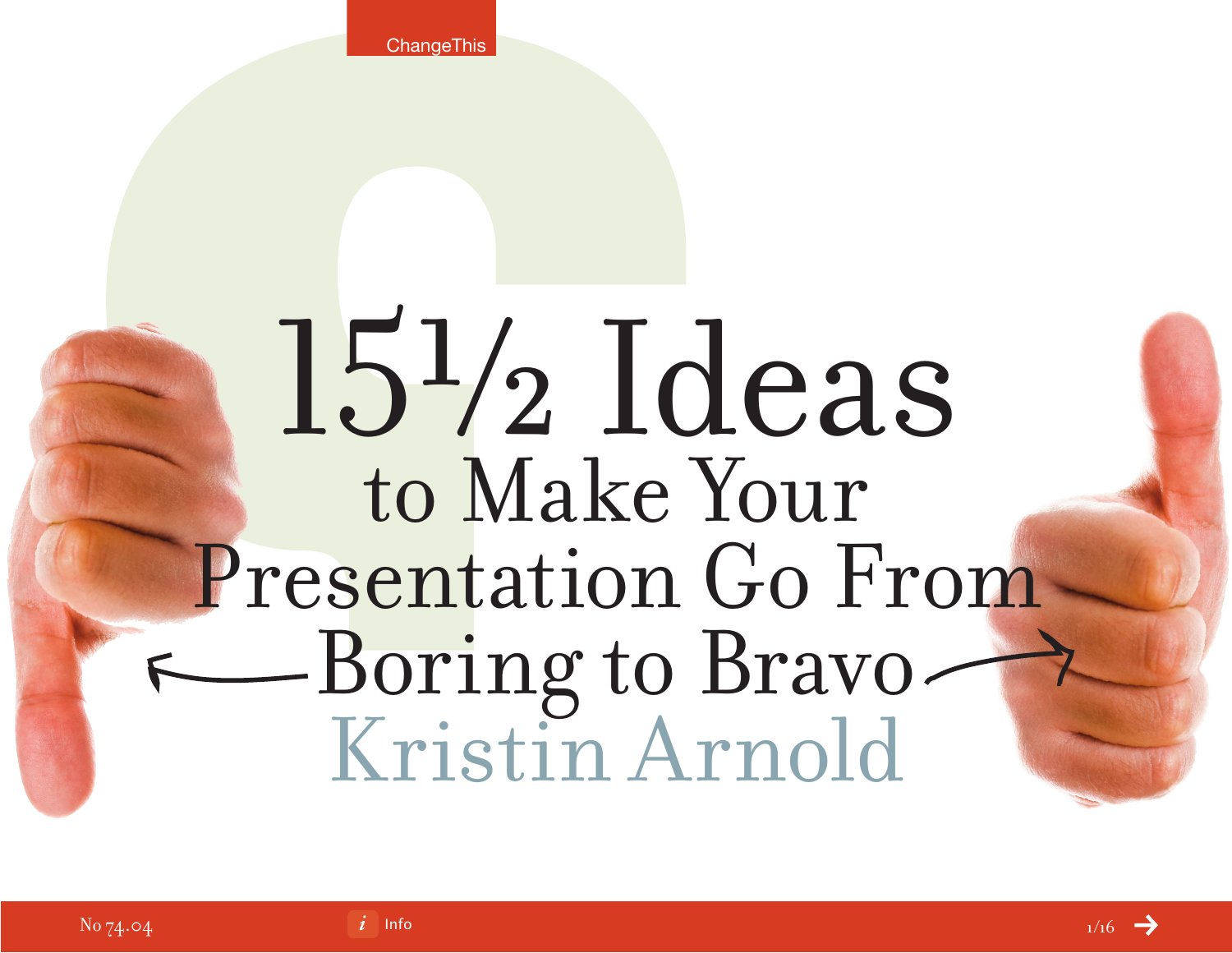### No one wants to be boring. And no one wants to listen to a boring presentation. Yet boring speeches happen all the time. With over 17 million meetings held on a daily basis in corporate America, some kind of speech is given to kick off every single meeting, and then there are usually one or more presentations on the agenda. Conservatively, that's over a billion presentations a month!

While it will always be easier to recite information (one-way) than it is to make an engaging speech (two-way) that connects with your audience, today's audiences are demanding more engagement and interaction. Their lives are full of instant updates and streaming news sent straight to their cell phones. They are expecting you to bring specific knowledge they can't get anywhere else and deliver it in an entertaining way.

Unfortunately, most people rely on a few tried (yet true) techniques to engage an audience and rarely stumble outside their comfort zone. If you truly want to connect with your audience, you can choose to make your presentations more engaging and interactive.

In the ChangeThis Manifesto, I share 15½ of the simplest techniques to take your presentations from boring to bravo—so engaging that your audience will be inspired to take action.

# **1.** It's Not About You.  $\rightarrow$

Even though there are a bazillion meetings in North America, we have all been in the exact same kind of meeting: The presenter is sharing boatloads of information about the topic—far too much for you to care about, no less understand. Your eyelids begin to droop and sleepy time is close at hand.

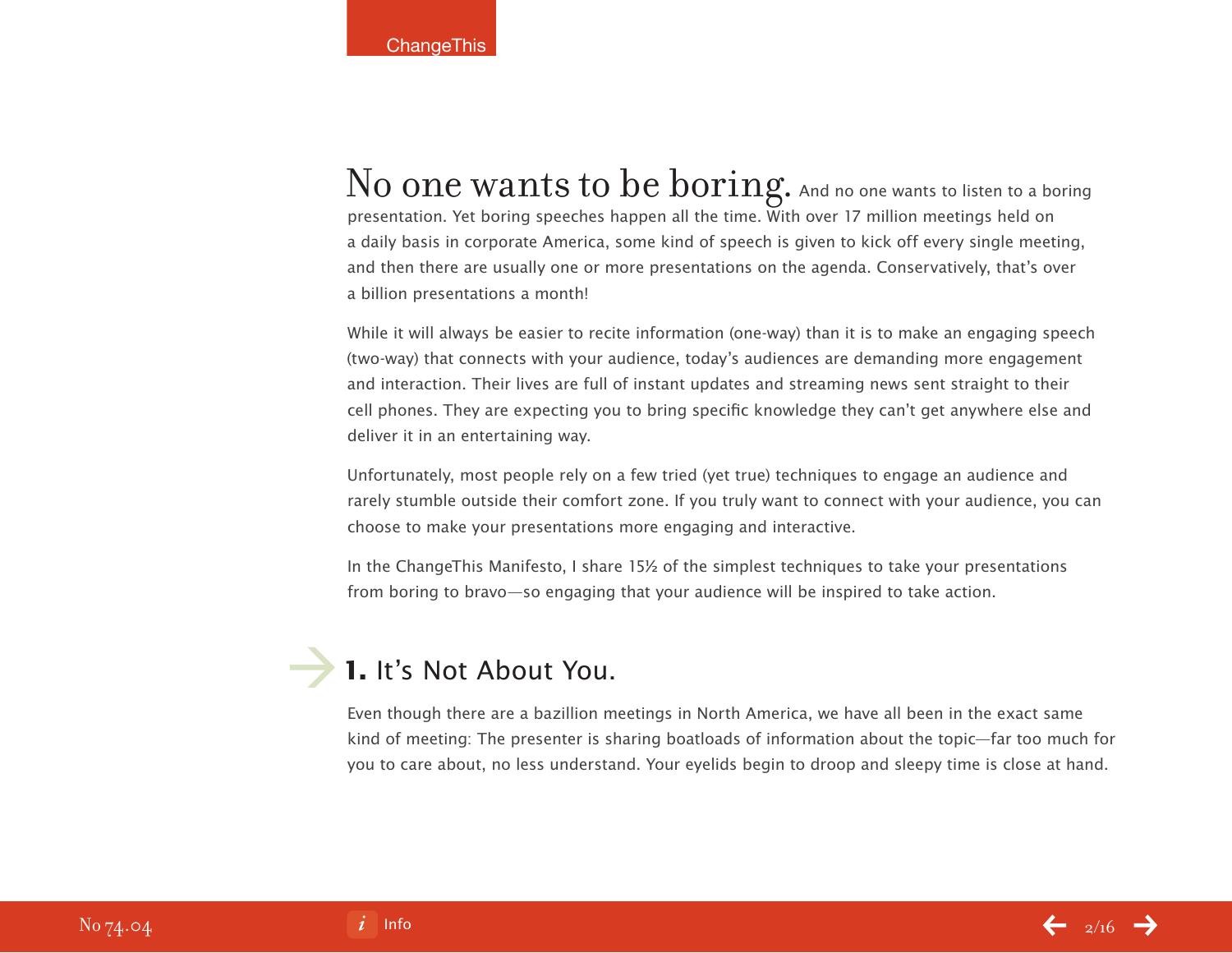Rather than spew forth everything you know about your topic, do a different kind of research. Find out who will be in the audience. Try to understand their hopes, fears, interests and, most importantly, why they will even bother to come to your presentation. Then tailor your speech to connect your comments with what they care about. Not the ones you think they should care about. This is a subtle distinction with dramatic implications. If you do not address something that helps make their lives better or will improve the lives of people they care about, you will be boring. Guaranteed.

# **2.** Engage Early.  $\rightarrow$

Your presentation starts the moment the meeting is announced, with your name on the agenda. Pick up the phone and interview a few participants, email a simple survey, open discussion in a blog post, post a question to a group on LinkedIn or Facebook, start a unique wiki about your presentation, etc. There are a ton of technologies out there to enable you to start the conversation before your presentation even begins. And, the side benefit is that you are doing research on the audience (see #1)!

Here's what I mean by engaging early. When Don Tapscott, author of the bestseller Wikinomics, was the keynote speaker at Meeting Professionals International (MPI), he reached out to the MPI registrants. According to CEO Bruce MacMillan, "he blogged with them, invited questions before the event, and built them right into his presentation. In essence, he built the presentation around the interests of his audience even before they got there. The audience felt like they were personally involved. They felt like they could see their fingerprints all over the content he delivered. And so they got more out of it. … It was personal, and the people who were in the audience felt that they had collaborated and created something remarkable."

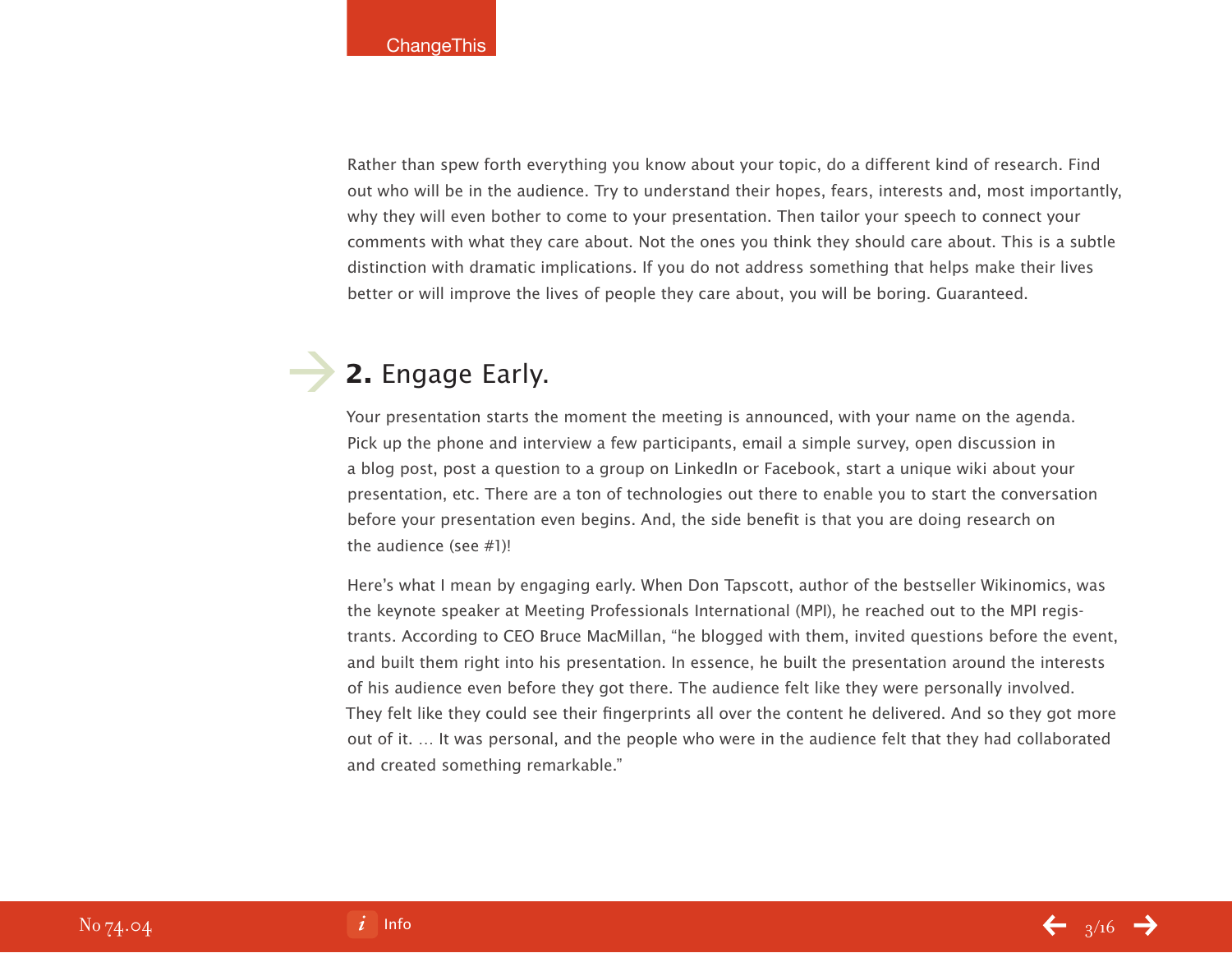# **3.** Be Relevant.  $\rightarrow$

A world-renowned organizational anthropologist was giving an interesting presentation I was attending when, with one slide, she lost all credibility. She displayed a visual of a whale leaping up out of the water to eat from a human hand, and used it as a real-life example to make a point. Most of us knew this slide was urban legend material lifted off the Internet and was, in fact, not true. Although I quietly sat there, I couldn't accept another word she said. What else was she showing us that was not true? Several people got up and left.

Today's audiences are exceptionally savvy. They are expecting up-to-date, cutting edge information they can't get elsewhere. They are expecting more than a regurgitated book report or sensationalized statistics. They can get that on the Internet. If they can read it elsewhere or download the same information, why should they make an effort to come listen to you?

If you do not address something that helps make their lives better or will improve the lives of people they care about, you will be boring.

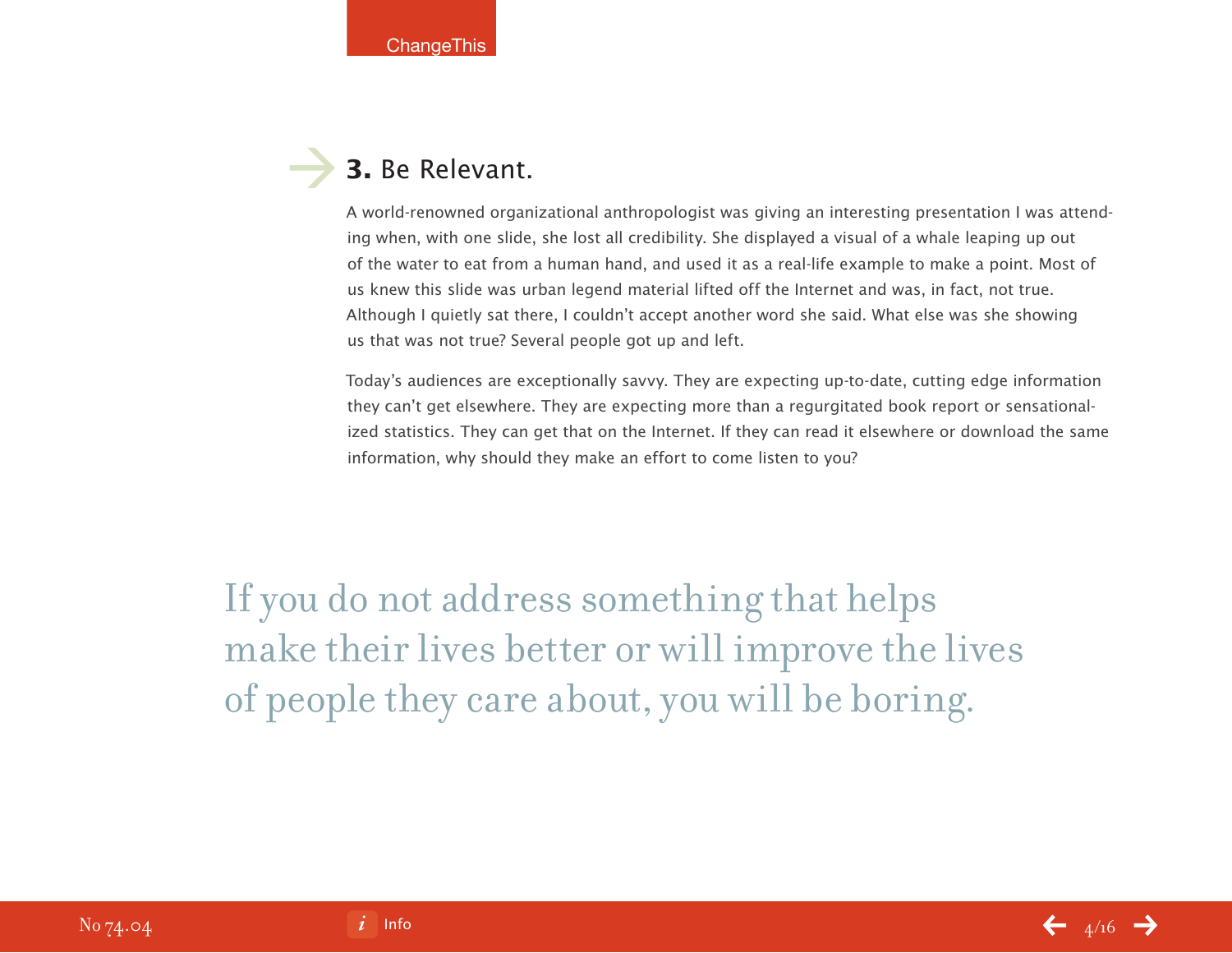# **4.** You Are the Number One Visual

In the early days of staged performances when there was no electricity, the light on the performer was cast by burning chalky lime in pots at the front of the stage. When performing downstage close to the pots, you were considered to be in the "limelight."

While we have electricity these days to power the lights, sound systems and multimedia projectors, never forget that the audience is coming to hear you. YOU are the number one visual in any presentation. While you are in the limelight, your connection to the audience, your energy, and your message are more important than any other visuals you may use.

# **4.5.** Get Out From Behind the Lectern  $\rightarrow$

Most presenters stand behind a lectern if it is in the room. Don't do it! Although a handy place to put your notes, the lectern creates a physical barrier between you and your audience. Stand to the side of it, or put your talking points on one sheet of paper.

You can't connect with your audience if you are standing behind a lectern, table, chair, or other physical obstacle between you and your audience. I recently witnessed a corporate Vice President pull a chair in front of him, creating a subliminal barricade between him and the audience. Awkward, as he was professing he wanted the group's input! Did he get their comments and suggestions? No, he did not. Not until he sat down, and then it took a while to jump-start the group into a meaningful conversation.

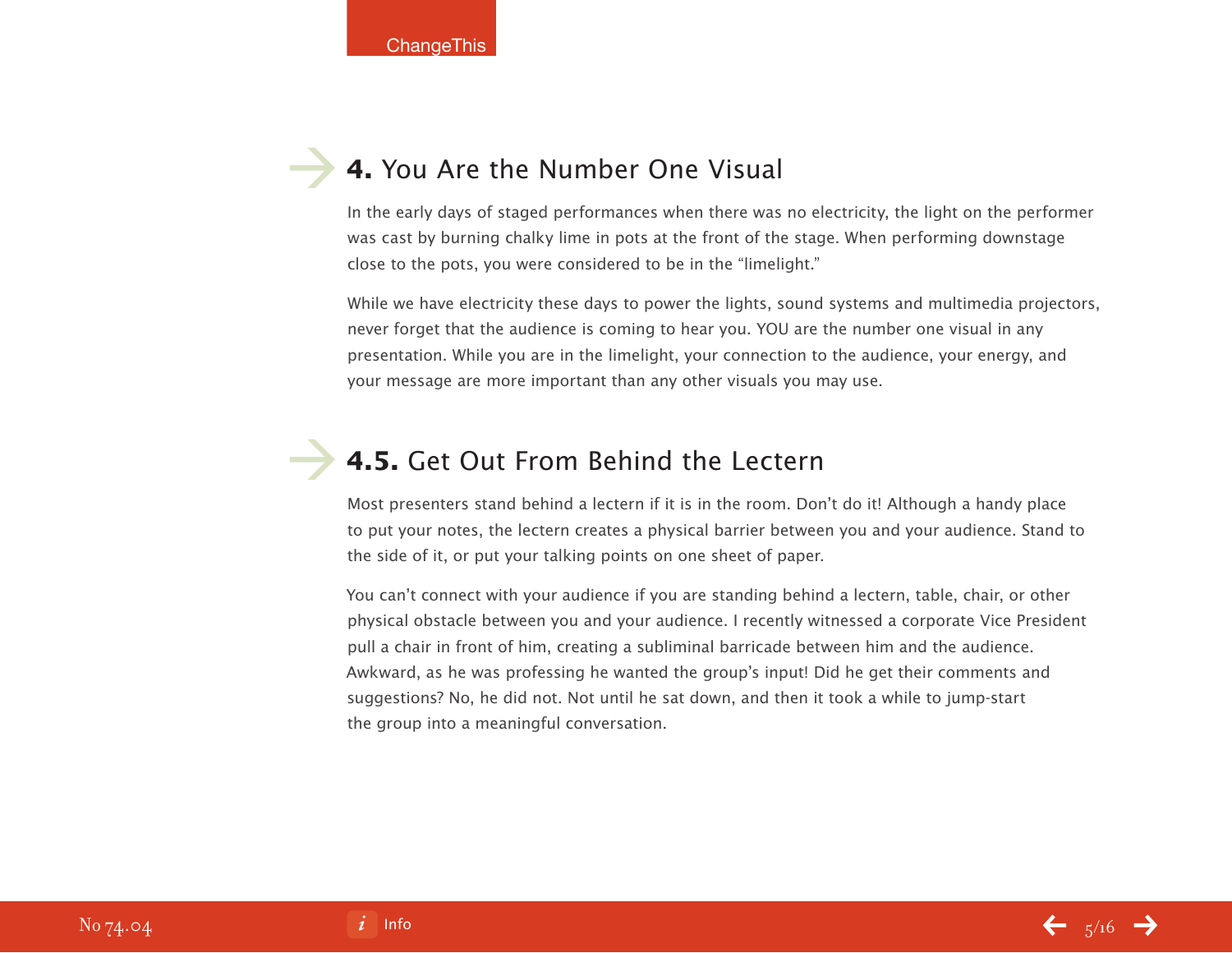# **5.** Use PowerPoint With a Purpose  $\rightarrow$

PowerPoint slides are an effective tool to complement your speech. Your slides should visually punctuate one of your points, tell a story, or create a mental link for the participant to grasp a concept. If it doesn't serve your audience, here's a simple idea: Blank the screen either by inserting a black slide or hitting the button on your remote. All eyes should be on you (see #4), not on a slide that is no longer pertinent.

Never turn your back on the audience to speak to your slides; it breaks the fragile connection you have with the audience. Your slideshow is not a crutch for you to remember which point you are on either. If you must, look to see what the next slide is, then turn to the audience and talk about the slide. Don't summarize the slide (boring!); don't read us the slide (even more boring!). Talk about what the slide means to the audience. You'll have a conversation going in no time!

# YOU are the number one visual in any presentation.

# **6.** Is it a Slide or is it a Slideument?  $\rightarrow$

Many presenters cram their slides with detailed information – not so much for the presentation, but for the "what if" factor. "What if" the audience wants more information? "What if" a detailed question comes up? "What if" they need to access that information later?

For some bizarre reason, this detailed information worms its way into your slide presentation, becoming a "slideument" – a combination of slides with supporting documentation. (Note: Big thanks to Garr Reynolds of Presentation Zen fame for coining this new word).

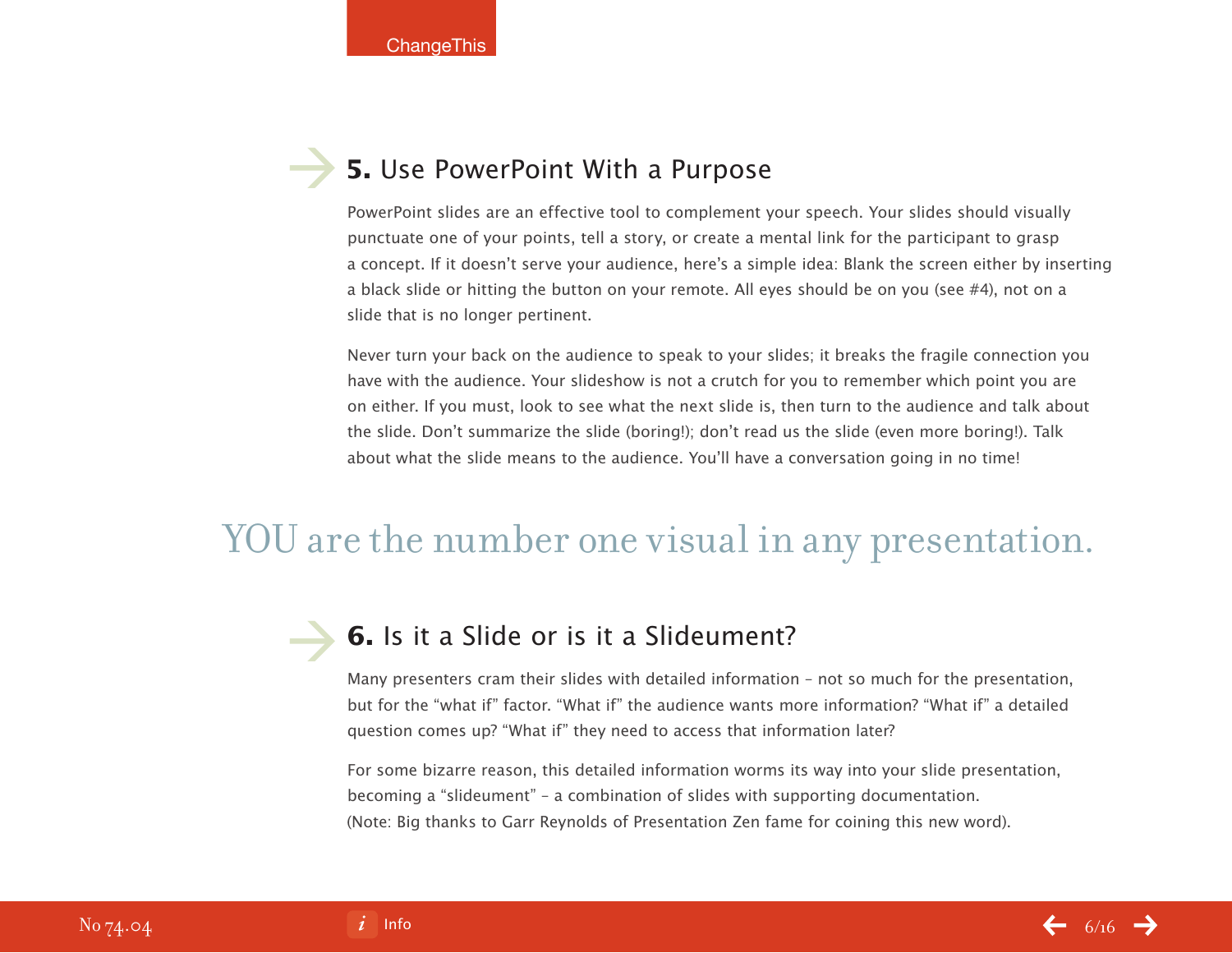While it is easy enough to print the "handout" option on PowerPoint, I don't recommend you print the slides out verbatim as your handout or takeaway. Keep the two objectives distinctly separate:

Your handout or takeaway should contain all the detailed information enquiring minds want to know. Your slideshow, on the other hand, is the visual representation for your presentation.

They can come from the same file but "hide" different pages depending on whether you are printing your handout or displaying your presentation.

# **7.** Know Your Speech.  $\rightarrow$

A CEO recently gave a presentation to a group of CFOs about the critical skills every CFO needs to have. The information was impressive: data collected from over 75 CEOs about what's important to the audience's success. The CEO prefaced his comments by saying, "I want this to be a conversation."

In his head, he was thinking "conversation." In his heart, he was thinking, "I don't want to loose control." He then proceeded to share slide after slide without creating any space for interaction. He could have asked an intriguing question and then suffered the silence until he received a reply. He could have animated the slide to show the question first and let the group speculate on the answers. He could have taken a poll of the group and compared the CFO answers to the CEO answers.

He could have... but didn't. The result? It was boring. Great information, but duller than dirt. This CEO simply didn't want to lose control. And it's not like he's a control freak either.

He just didn't think through how he was going to talk about his topic. Sure, he had interesting slides, but you need more than interesting slides to engage and involve the audience.

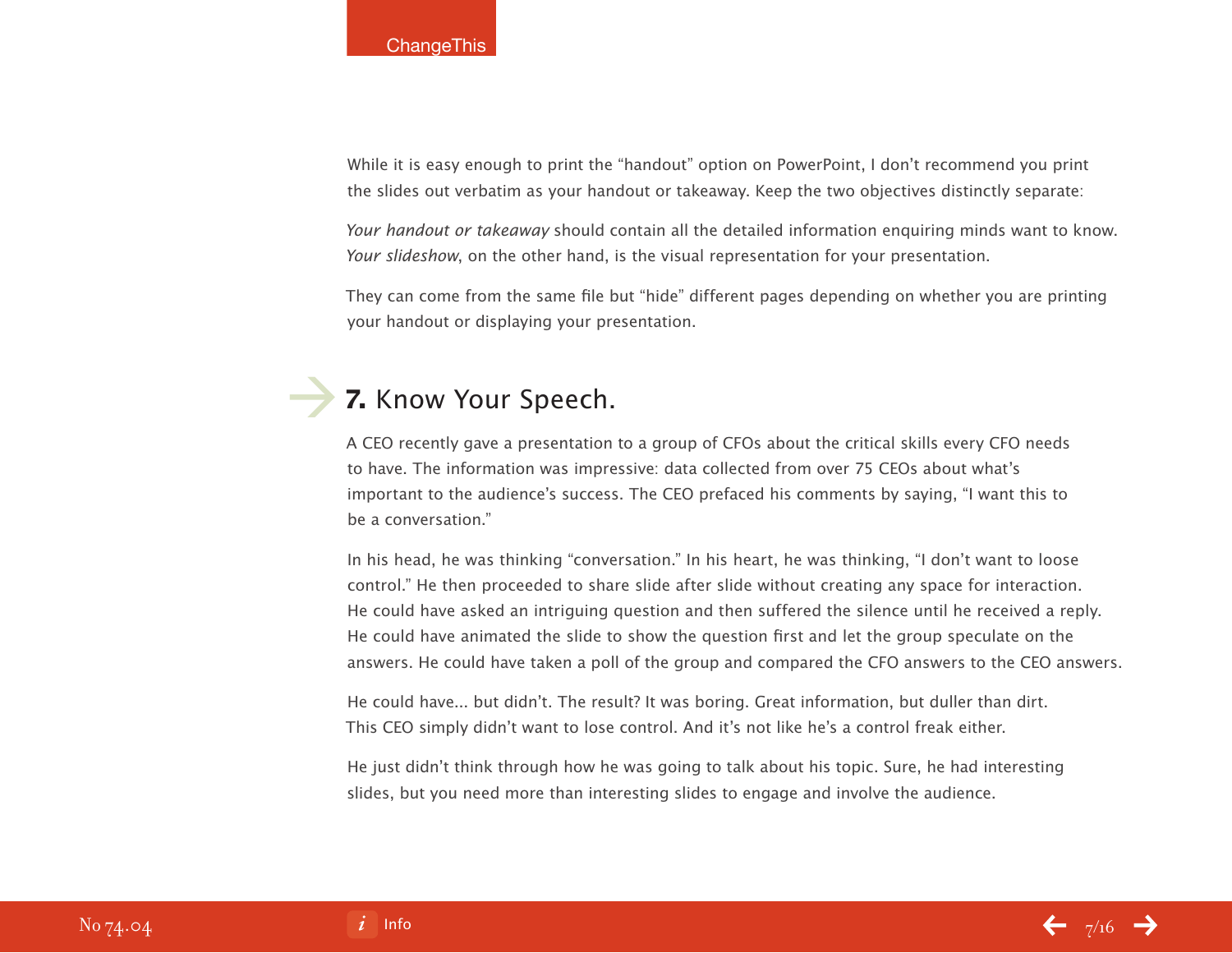You need to know your speech with and without your slides. This seems pretty obvious but I continue to be amazed at how many people just "wing it."

Yes, you should have an outline with your key points, memorable phrases and stories, key actions to make the speech amazing in the eyes of the audience, and a call to action at the end.

Yes, you should practice your speech until you are sufficiently comfortable with the opening, the closing, the stories, and the actions you will take to involve the audience.

No, I am NOT talking about rote memorization. Although there is a time and place for you to memorize your speech, most presentations in the workplace do not need to be memorized.

However, in order to pull this off, you need to prepare. Be as much of an expert on the topic as you can possibly be. Immerse yourself in the content. Be relevant (see #2). Think through how you are going to encourage participation. Be fluent so you can bend like a willow when the audience does interact with you or when the unexpected happens, which according to my good friend Murphy, it will.

# **8.** Have a Mini-Conversation.  $\rightarrow$

Whether you are speaking to a few people or to a packed auditorium, present your information in a conversational style rather than a stilted "this is how presenters present" style. Most of us are pretty engaging when we speak one-on-one or to a small group of close friends. So why not take that comfortable, casual style with you onto the stage or to the front of the room? Your local television news anchors and reporters have a more conversational tone and so can you.

As you begin your talk, think mini-conversations rather than a stand-and-deliver speech. Look at a friendly face in the audience and stay with that person for a sentence or two or until you

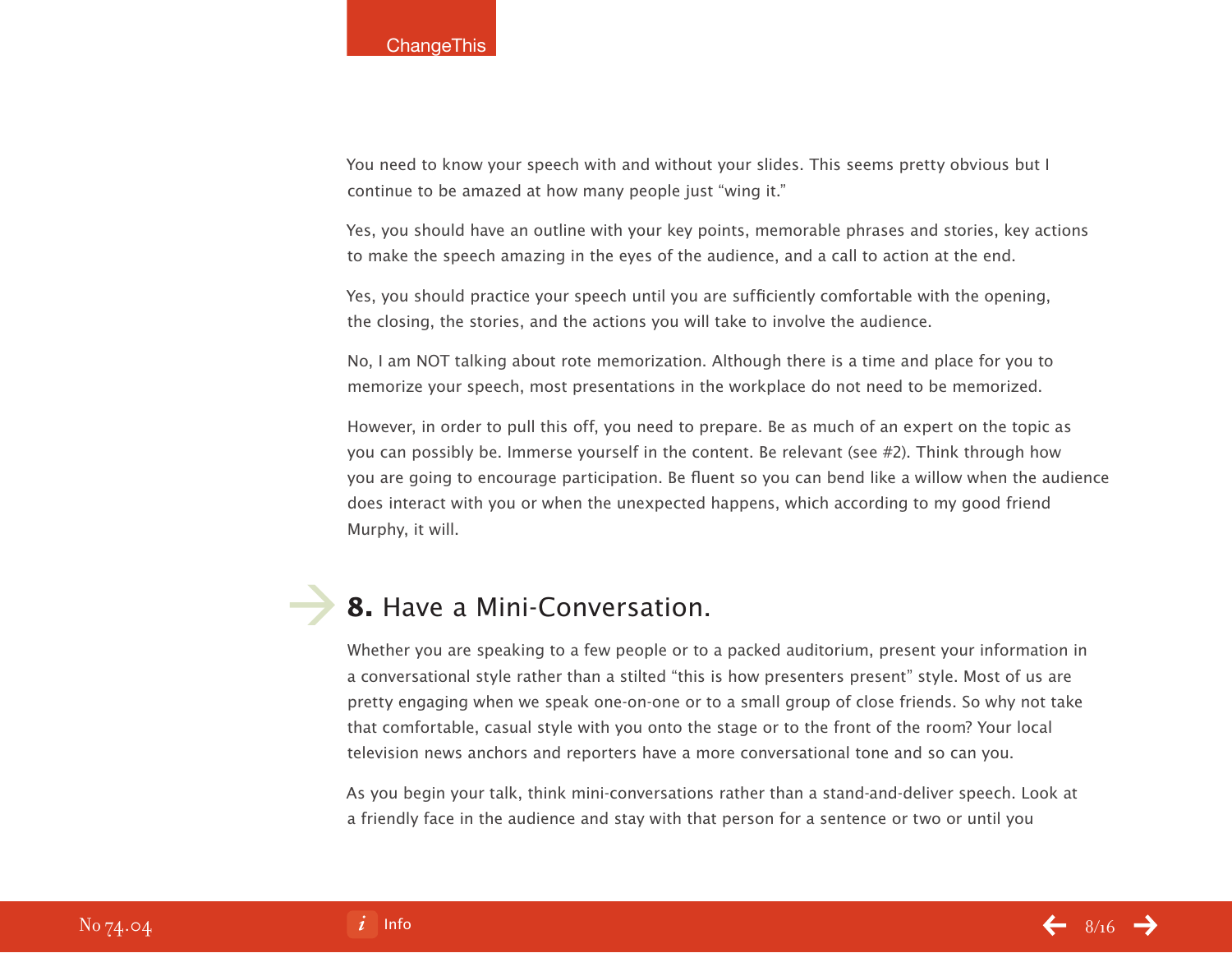complete a thought. Allow yourself enough time to connect with that person—typically three to five seconds. Then move to someone else in the room, distributing your mini-conversations smoothly and deliberately throughout the room, without being too predictable as to where you will go next!

Remember to reach into the rafters, the cheap seats, and the fringes of the audience—when you pull them into the conversation, it pulls in everyone in between!

# **9.** Ask Engaging Questions  $\rightarrow$

One of the most powerful ways you can connect with your audience and begin a conversation is by asking an engaging question—and then be silent. Wait for the answer. If you suffer the silence for one or two seconds and look like you are expecting a response, someone will answer you!

Many speakers get nervous and answer their own question (otherwise known as a "rhetorical" question), which severely limits interaction. They might ask a series of rhetorical questions where they don't get, and weren't expecting, a response. Then, when they poll the audience (a show of hands, please), they wonder why people don't raise their hands!

Most audiences get confused. Do you want an answer or not? If you want an answer, pause and listen for the answer. If you are going to poll the audience, ask the question and model the behavior you are looking for. For example, "Who here…" and while you are asking the question, raise your hand high in the air. This sends a clear signal that you are expecting those people who will say "yes" to raise their hand with you. Moreover, you are the one person in the room who can see all the results and enquiring minds want to know. Share the results in the form of a statistic: "That looks like thirty folks, so that's 10 percent of the group." Or, if you want to make it a tad bit funny, be more precise, even though it is obviously a best guesstimate: "27 folks agree, and that is 13.3 percent of the group."

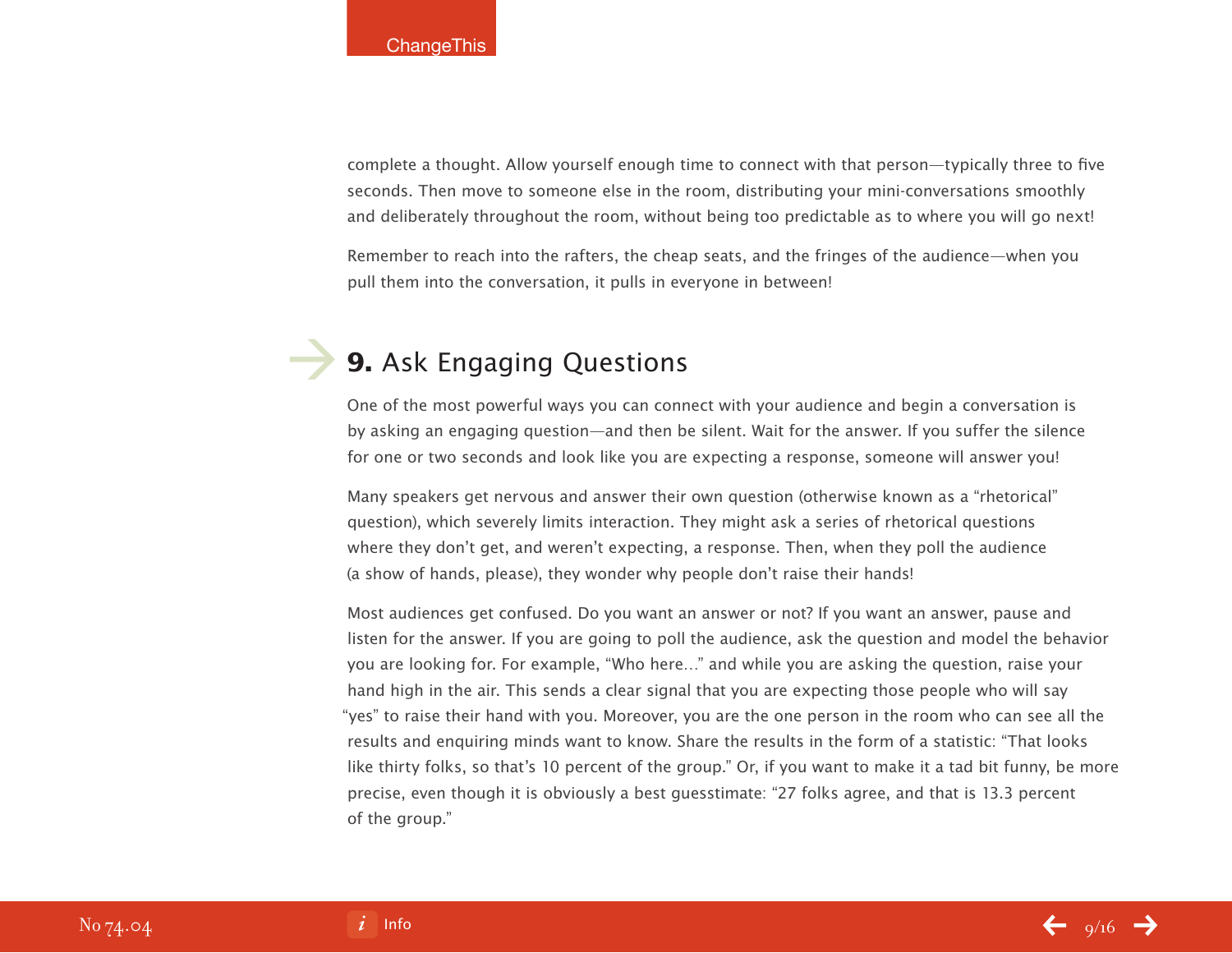# **10.** Tell the Story  $\rightarrow$

Once upon a time, I was facilitating a strategic planning session sponsored by two senior executives. Each of the two executives opened the session in two distinct ways: Executive #1 went to the front of the room and thanked the participants for coming. He said he was excited about the work we were going to do. Ho hum. Nice, but boring. Executive #2 went to the front of the room and started with a story about driving his car… to work? To their biggest client's office? To the beach? To Disneyland? He immediately engaged the participants by creating an analogy between his drive and the group's strategic planning efforts. The audience was much more interested in his remarks. They were different, they were personal, and they could see themselves driving to Disneyland!

Since the dawn of man, we have gathered around the fire, rapturously listening to stories that define what is important to the clan. Today's audiences are not too different from our ancestors. When listeners hear a well-told story, they take a journey with you, correlating their own experiences with yours. Your story becomes their story or it reminds them of a similar story from their own lives. This is called a "Me Too Moment." Your stories help you build a connection to your audience. It could be a story about yourself or someone you know. If you don't have enough stories of your own, you can certainly "borrow" a story as long as you cite the source and ask their permission if at all possible. Please, do NOT brag about your accomplishments, lift a story off the Internet, or repackage a borrowed story to sound like it happened to you.

But here's the weird part: After one of your presentations, a participant will share her "Me Too Moment," which is a vastly different story from your own and with a different meaning altogether! I used to think these people just didn't get the point until I realized that they got the point they needed to get. And that's what so great about stories: each audience member can derive their own unique takeaway from the exact same story! Your audience may not remember exactly what you said during your presentation but they will remember your stories.

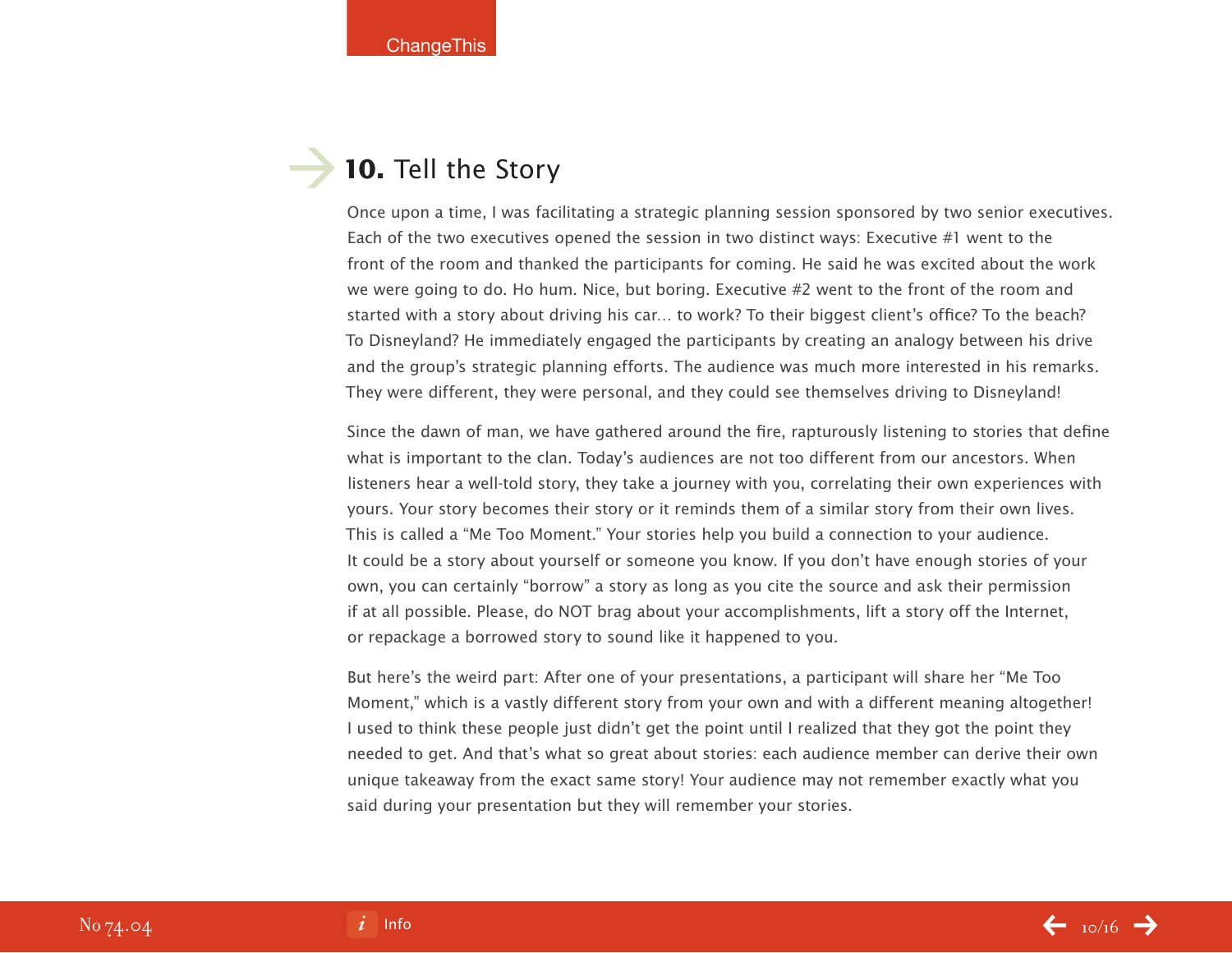# **11.** Embrace Technology  $\rightarrow$

Newsflash: You no longer have to stand in the dark. Any multimedia projector packing at least 2500 lumens has enough candlepower to project a visible image in a brightly lit room. You should know this by now, but oddly, many people still stand in the dark while the PowerPoint plays on.

If your eyes glazed over at the mention of lumens, then hold on to your seat because the Luddite in you isn't going to like this: You should know the capabilities of every type of technology in the room. At the very least, you should know how to turn the projector on/off, sync up your computer, and advance your slides using a remote control.

For example, if 90% of your audience has cell phones (common enough these days), then let the audience know how they can use their cell phones to respond to a poll or feed questions to you. If you are brave, project the feed onto a screen behind you (this is called a "twitterfall." Ain't that cute?) so all can participate in the "back channel" discussion—the conversation going on in the room while you are speaking.

Can't make it to the meeting due to a volcanic dust cloud covering European airspace? Skype it in, but only if you are extremely comfortable using the technology.

#### **Warning: Kristin's personal technology pet peeve: Use a Microphone.**

If you are presenting to more than 100 people, do us all a favor and use an arcane technology called a microphone. Lavaliere or handheld? No one really cares. Use a microphone. Even if you think you have a loud, booming voice. Use a microphone. It is not about your voice, it is about the audience's ability to hear you. So put away your pride and speak into a microphone.

Better yet, learn a little something about microphones. How to turn them on. How to turn them off before you go to the restroom. How your mouth needs to be relatively close to the microphone

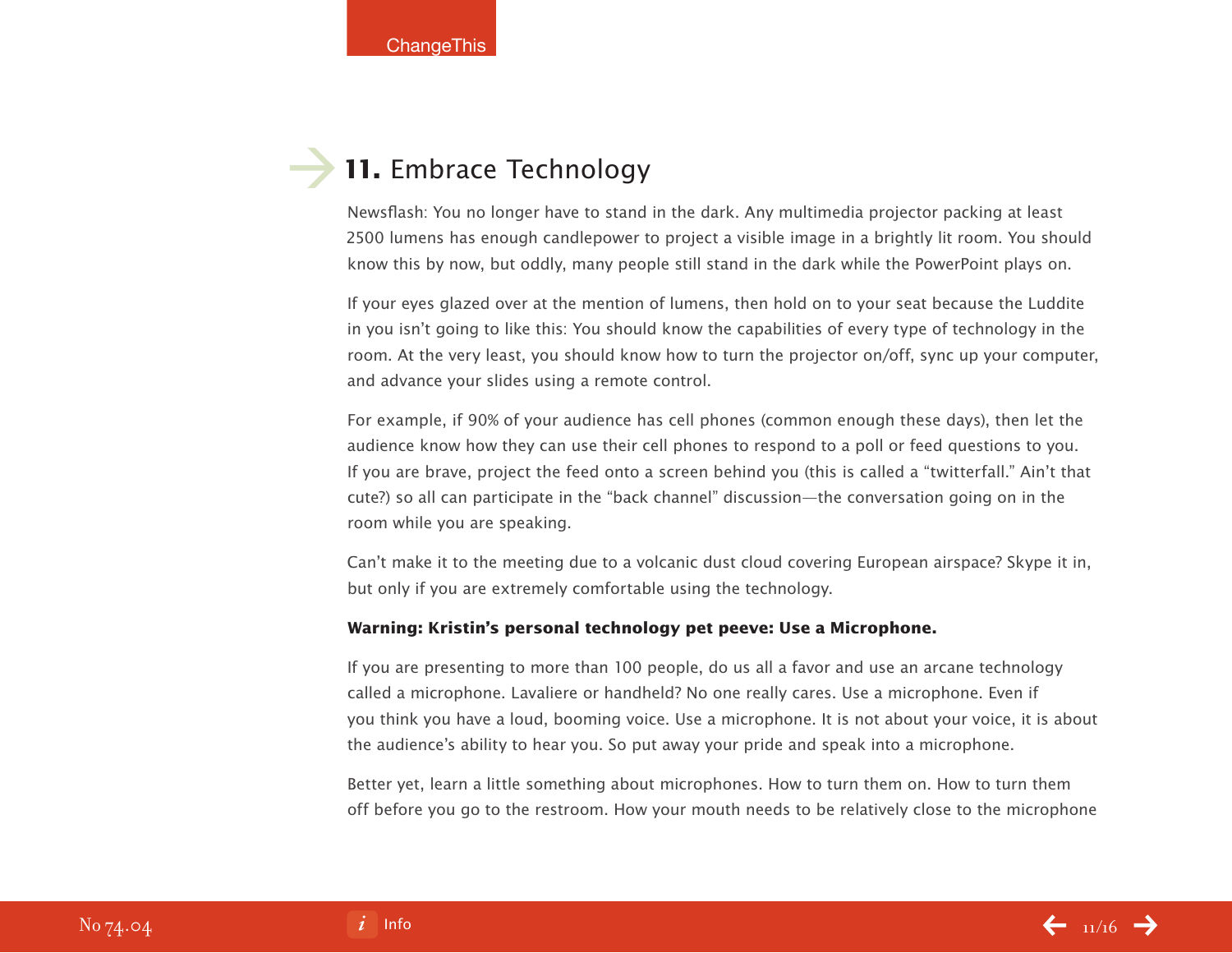to be heard. And how to fish the little wire down your shirt so it doesn't distract the audience by flopping all around.

While I'm on my micro-rant, please be nice to the A/V people. Okay, be nice to ALL people, but especially the A/V people. Find out their first name and use it. Say thank you every once in a while. Do your sound check with them. Wander around the room while you do a sound check. Note the "hot spots" (too much feedback) with masking tape on the floor – and don't walk into the hot spots! Then make sure the A/V person takes a piece of masking tape and notes your sound level on the mixer board and then writes your name next to it. If there are multiple people on the program, you will sound perfect!

Of course, don't use any kind of technology just for the "cool factor." Make it purposeful, and do lots and lots of practice runs before you do it for "real." Murphy's law still rules: Whatever can go wrong will go wrong, especially during your presentation!

# **12.** Involve the Audience  $\rightarrow$

Bob Pike, a renowned champion of participant-centered training is often quoted as saying, "Never do for the audience what they can do for themselves." As you review your presentation, ask yourself whether you are doing something that an audience member can do just as easily.

When you ask an audience member to do something for you, she feels special. She morphs into a participant while sending a subliminal signal to the rest of the audience that you are reaching out for help, and they might be more willing to cooperate when you ask them to do something later. It can be something as simple as asking for help in setting up the room, being a timekeeper or recorder, or a "runner."

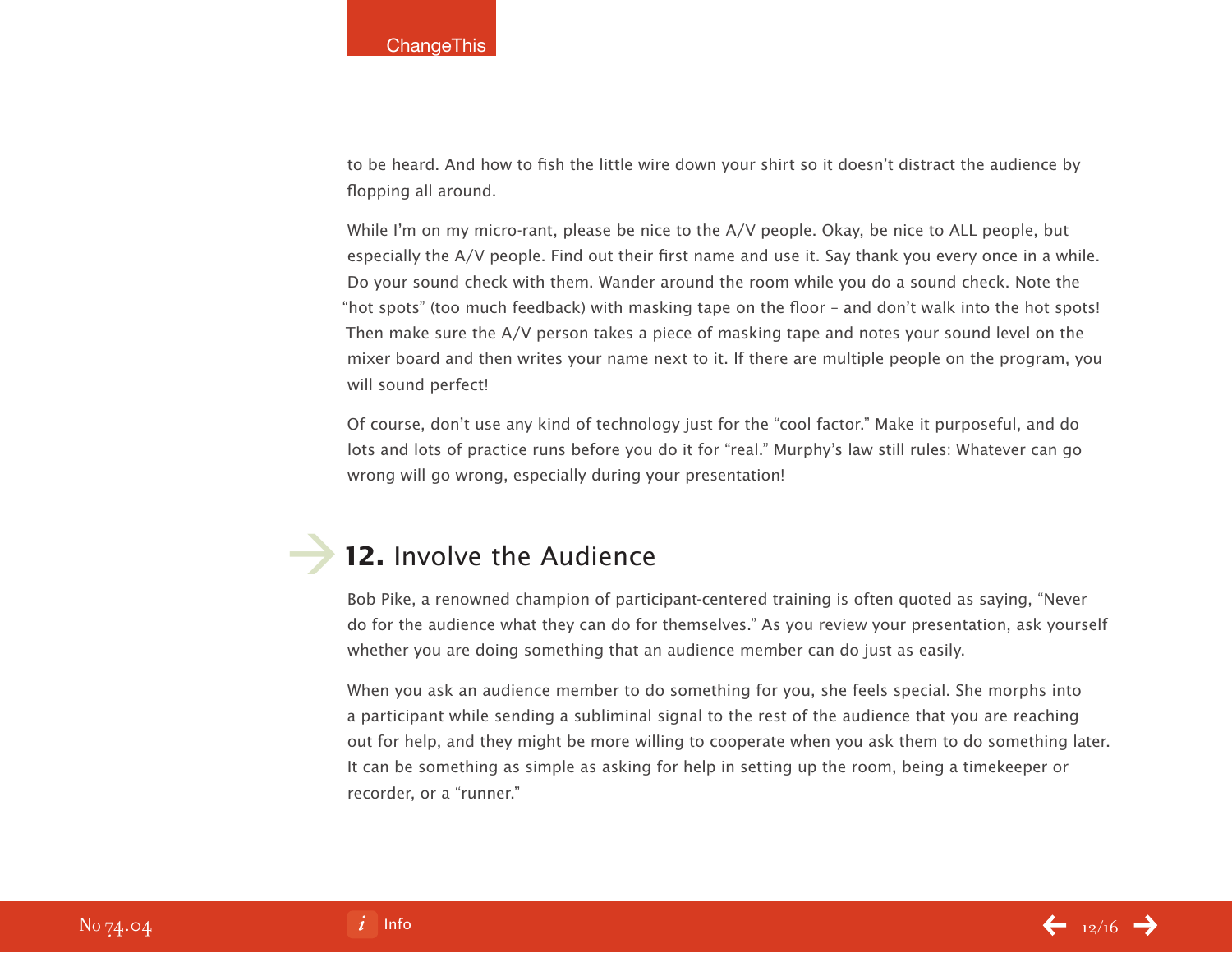Those are the easy things you can do. Demonstrations, skits, competitions, and role-plays are more complex interactions that take more thought and deliberate consideration but have HUGE payoff because they are HUGELY memorable.

One of my most impressive interactions is a team-based psychological experiment I first read about in Harvard Management Update. I wanted to talk about it but thought it would be much more powerful as a demonstration. So I obtained the original study and developed a scenario with four participants to show the effects of freeloading on a team. I then practiced SEVERAL times with friends, family, and relative strangers off the street. Wildly popular. Wildly memorable. I didn't just dream it up during the middle of the presentation. These things take a bit of forethought. And patience. And are well worth the investment of time.

# **13.** Facilitate Rather Than Present.  $\rightarrow$

A colleague of mine was asked to give a presentation. As he was doing his research (see  $#1$ ), he discovered that the client wanted more than information delivered as a presentation; the client wanted the participants to identify the issues, wrestle them to the ground, and figure out how to apply the outcomes to their organization.

As you involve the audience even more, you may find your role transitioning from presenting information to facilitating discussions among the participants. What's the difference? The facilitator focuses on the process of the session (the how) rather than the content (what the topic is). A facilitator fundamentally believes that the knowledge is resident in the room rather than in the mind of the speaker on the stage. A process facilitator literally makes things easier for the audience by enabling them to fully participate and collaborate. In its highest form, facilitation expects the participants to drive the agenda and the facilitator to guide them to achieve their objective.

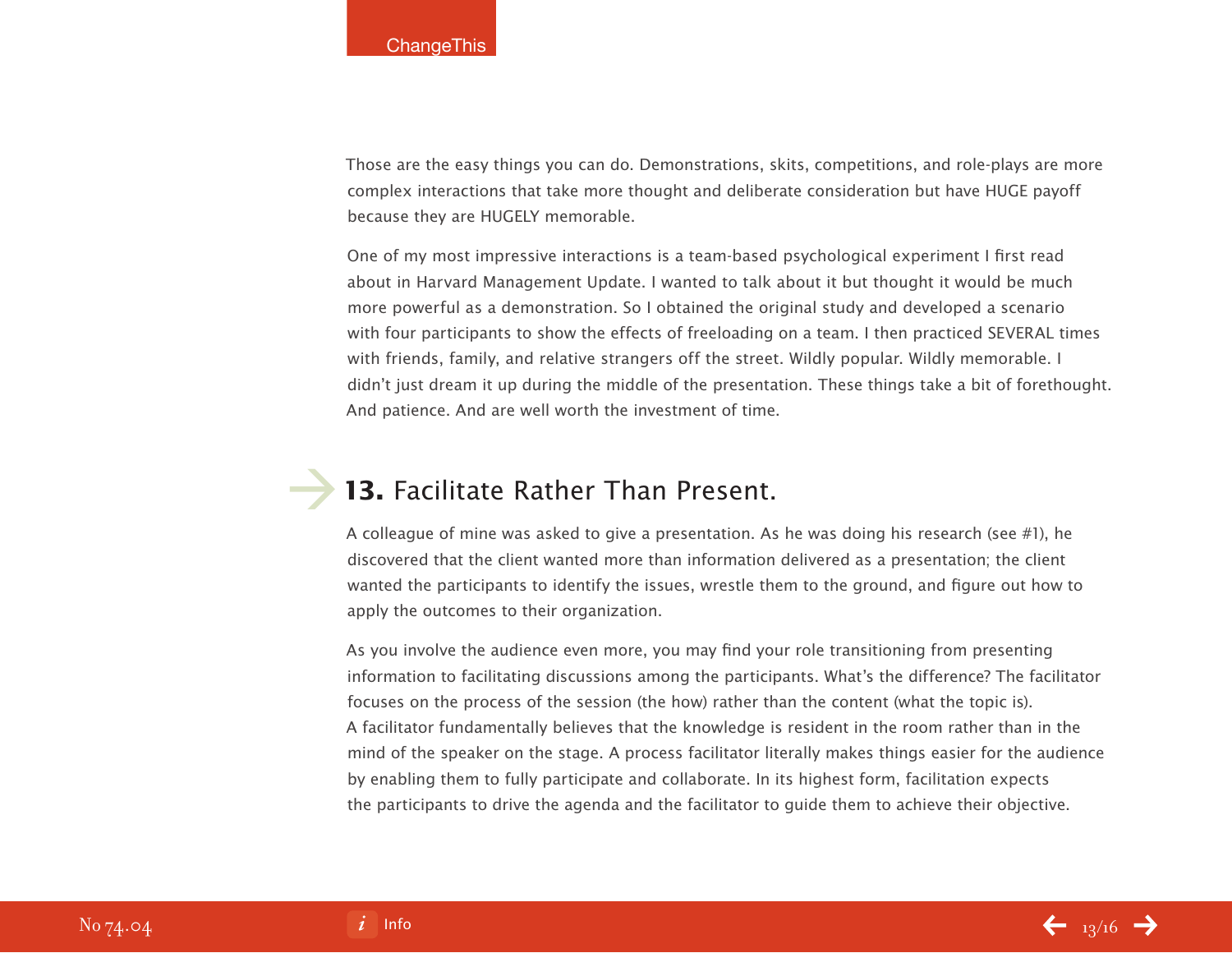# **14.** Ask for the Order.  $\rightarrow$

The end of your presentation is the crucial point where the cup meets the lip. You present a great speech, but if you haven't shifted the audience's perspective, increased their knowledge, or inspired them to do something differently, your words are for naught.

Your audience will not take action unless you ask them to. Don't assume they know what they should do as a result of your brilliantly crafted presentation. Salespeople are always encouraged to "ask for the order." You should make a similar request of your audience. What do you want them to do? Suggest a relatively easy action they could do when they get back to the office that day or the day after your presentation. Or be bold and make a more challenging request.

Presentation coach Nick Morgan says the only reason to give a speech is to change the world. And why not? Expect to change the world with your words! By making your presentation more engaging and interactive, you will connect with your audience so they can be inspired to action. And isn't that the point?

Your audience may not remember exactly what you said during your presentation but they will remember your stories.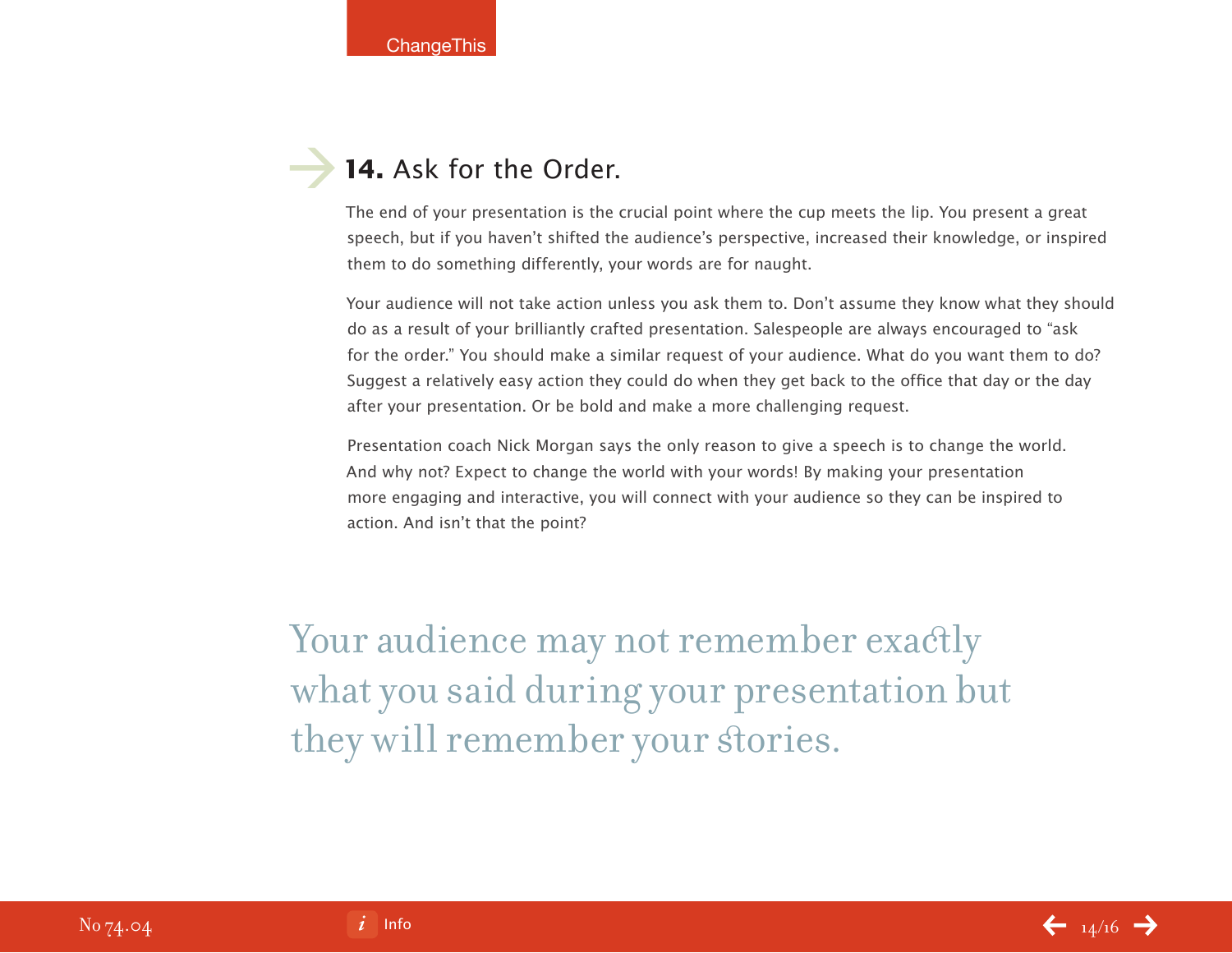# **15.** Be Deliberate.  $\rightarrow$

So here's my request of you, dear readers. When you prepare your presentation, keep in mind:

- 1. Your presentation is about them, not about you.
- 2. Engage early, even before your presentation begins.
- 3. Be relevant and unique; more than what they can find on the Internet.
- 4. Remove any physical barriers between you and the audience.
- 5. Use PowerPoint to complement your presentation, not supplant it.
- 6. Create a handout or takeaway with all the detail enquiring minds want to know, which is different from your slideshow.
- 7. Know your speech, inside and out, so you can go with the conversational flow and deal with any obstacles.
- 8. Have a mini-conversation with the audience using your eyes.
- 9. Have a real conversation with the audience starting with engaging questions.
- 10. Tell a "Me Too" story.
- 11. Embrace the technology in the room but only if it enhances the participants' experience.
- 12. Involve the audience by letting them do as much for themselves as they can.
- 13. When appropriate, facilitate the conversation.
- 14. Ask for the order with a compelling call to action.
- 15. Deliberately think through how you are going to engage, involve, and inspire your audience to action.

All this happens because you aren't winging it. **When you prepare to be engaging and interactive, you are engaging and interactive.**